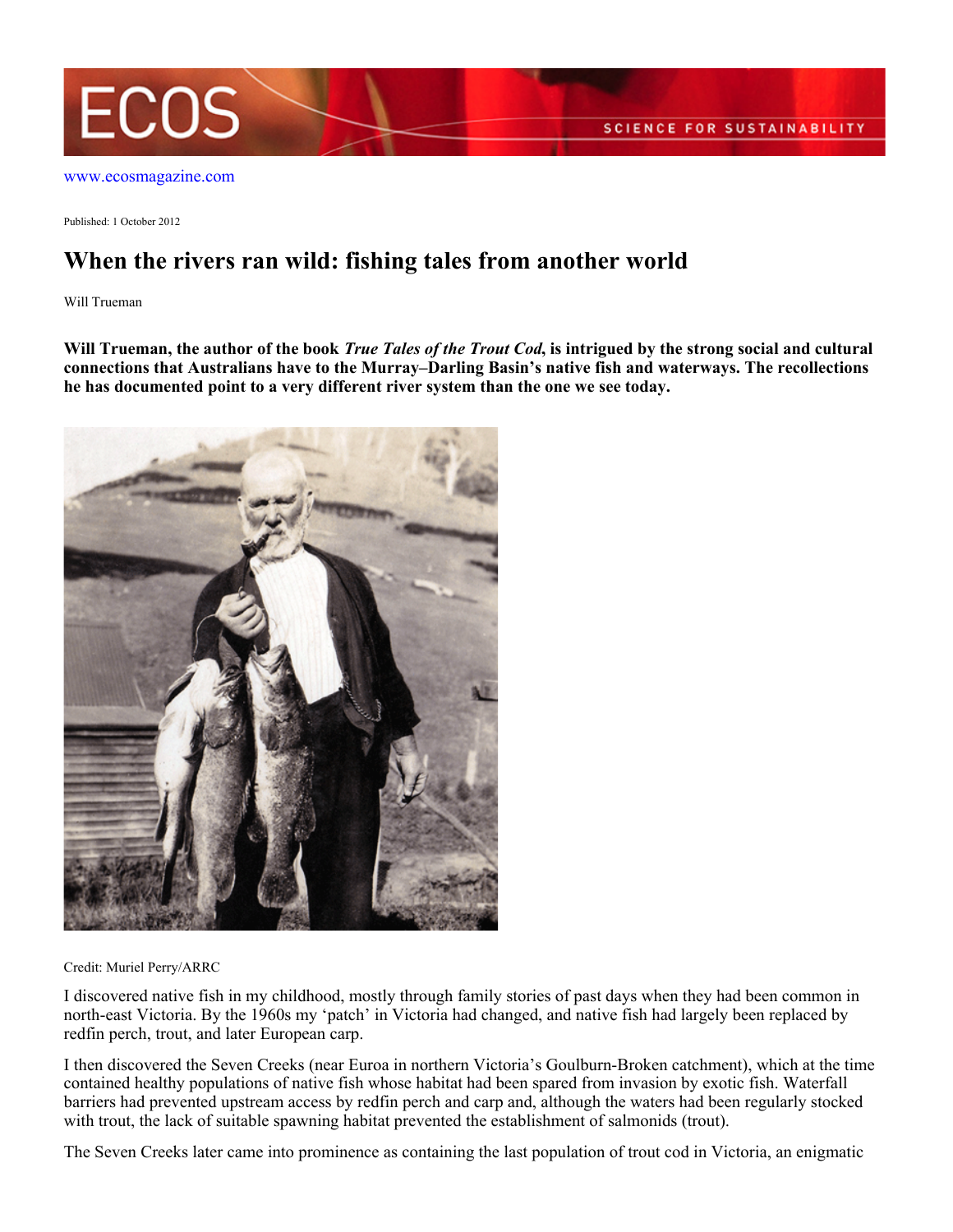fish whose existence was only officially acknowledged as recently as 1972.

In 2006, I started a project to investigate what historical records and knowledge was available about trout cod. The project resulted in a comprehensive historical record of larger native fish in the Murray–Darling Basin (MDB) and their origins from the Macquarie catchment southwards. It has now been published as a book, *[True Tales of the Trout Cod](http://australianriverrestorationcentre.com.au/mdb/troutcod/book.php)*, along with [nine river and fish history booklets](http://australianriverrestorationcentre.com.au/mdb/troutcod/booklets.php) focusing on different areas of the MDB, a [website](http://arrc.com.au/mdb/troutcod) and 19 'conversations' with me shared through YouTube.

In answering the original question about the trout cod's distribution, I made some other discoveries. The first is the inherent generosity of rural Australians who helped me by sharing their memories and photographs to construct the history. It is the connection to the land that makes rural Australians key players in our efforts to repair the environment and achieve the aims of the [Native Fish Strategy](http://www.mdba.gov.au/programs/nativefishstrategy).

At the project's completion, I had interviewed nearly 140 people aged from 20 to 95 years, and had collected 400 photographs as far back as 1862. These people were saddened by the changes they had seen in the rivers and native fish.

*It makes me so sad to see what's happening down there, it makes me cry. These days, as I drift back through the years and think about my fishing in the Murrumbidgee, I can only say it may not have been heaven, but it was next door. Noel Denson, Tumut, 2008*



Credit: Max Suffield/ARRC

My second discovery was how much the riverine environments of the Basin have changed in less than two centuries.

I read the original writings of the first Europeans to record the pristine environments in each catchment. The descriptions were Kakadu-like:

*Swans, in the hot months, abounded on the river; for they came in from the dry lagoons to the water ... Ducks of all kinds, teal and native companions (a great large crane), geese and swans abounded in flocks ... Along the river you would see the great high-piled stick nests of the swans, so built on branches that they could rise or fall with the river. Lawrence Struilby, Mitta Mitta, 1842*

As I travelled from catchment to catchment and recalled what they had been once like, it was difficult to reconcile the past with the present. Although people will have an interest in True Tales to learn what fish were once present in what streams, it is the information that provides comparisons between past and present-day environments that is most powerful.

*For fish and wildlife, the changes to original populations in some cases have been so slow and subtle as to be almost unnoticed, in others sudden and dramatic. There is something of a parallel in what we each experience by looking at our image in a mirror on a day to day basis and then at the photograph of years ago. Each day we appear exactly as we did yesterday; however the photograph shows the accumulated change. Jack Rhodes, Corowa, 1999*

[Fortunately,] in my life time, I have seen significant progress. Landcare groups are restoring riparian environments, environmental flows are being provided to waterways, snags are being returned to rivers, and barriers to fish migration